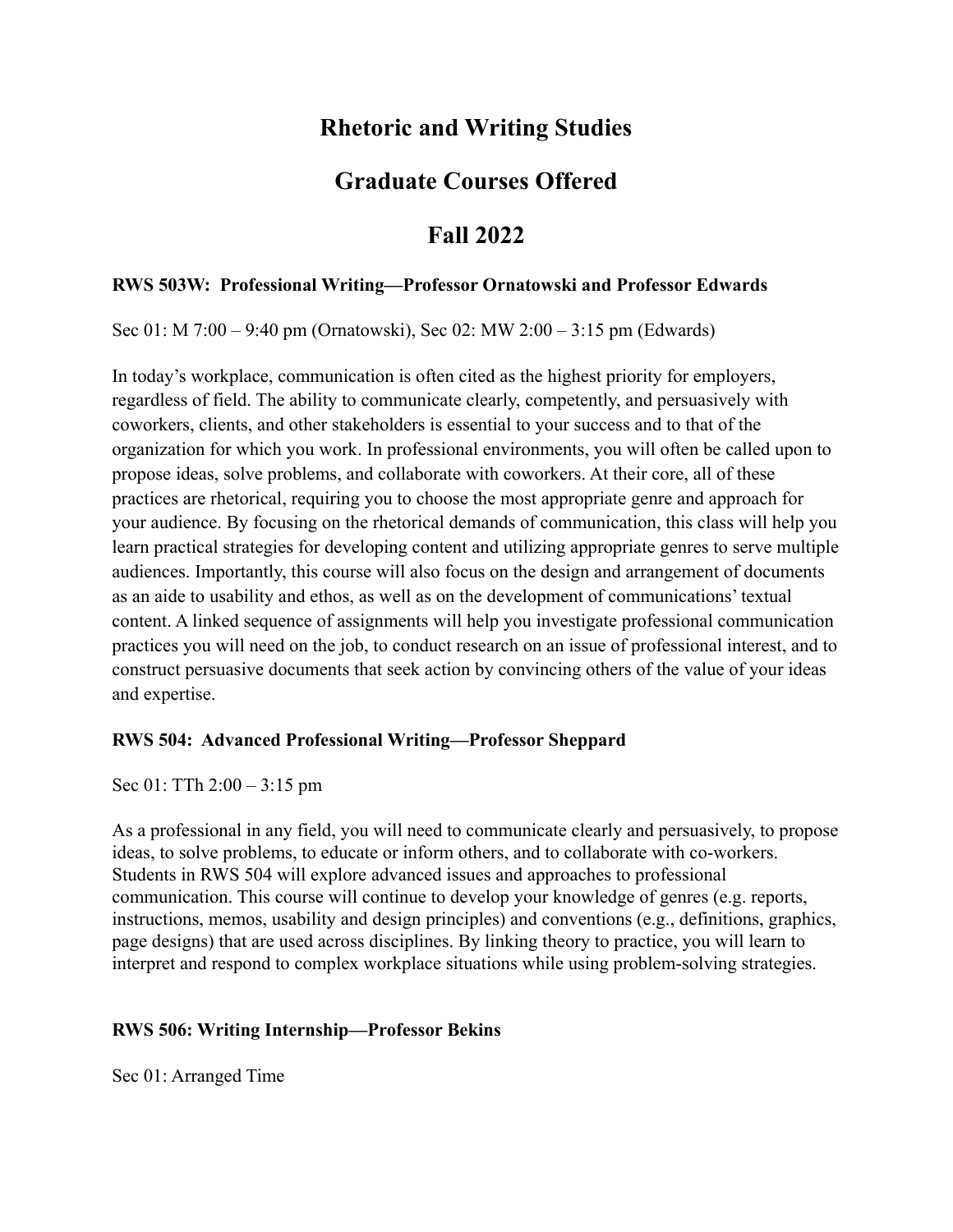The Writing Internship offers an intensive workplace experience in writing and/or editing documents under the joint supervision of an academic instructor and an on-site supervisor. The Writing Internship requires you to work 150 hours in a professional environment, utilizing rhetoric and writing skills to complete project(s) deliverables which will be posted in an online portfolio. During our class time, we will discuss your internship experiences, explore rhetorical frameworks for analyzing and producing texts that circulate across disciplines and writing cultures, and reflect on your experiences. In brief, this is a forum for problem-centered learning and as such, class time will be spent exchanging ideas, sharing information, and discussing problems/solutions. Assignments include—but are not limited to—a learning contract, project log, progress reports, a professional reflection, and a plan. This is a Credit/No Credit course.

### **RWS 508W: Scientific Writing—Professor Bekins**

Sec 01: M 4:00 – 6:40 pm, Sec 02: W 4:00 – 6:40 pm

RWS 508W is designed to help upper-level students develop the writing skills needed for effective scientific communication in both academia and popular culture. The rhetorical nature of scientific communication is explored, as well as how science is communicated to the public. Together we will analyze how empirical research is portrayed across visual and print media (e.g medical package inserts, science museums and films, IMRAD format within journal articles). Assignments include—but are not limited to—rhetorical analyses, presentations, annotated bibliographies, and research reports. The focus is on writing clearly, concisely, and effectively within the scientific disciplines.

#### **RWS 509: Teaching Composition in Secondary Schools—Professor Bordelon**

Sec 01: TTh 9:30 – 10:45 am

This course is designed as an introduction to the theory and practice of teaching writing in middle and high schools. RWS 509 includes a broad range of readings that will introduce you to the major trends in writing pedagogy over the past few decades. The class itself will be structured as a seminar and workshop. It will serve as a living laboratory for you to discover, test out, and discuss your ideas about teaching writing.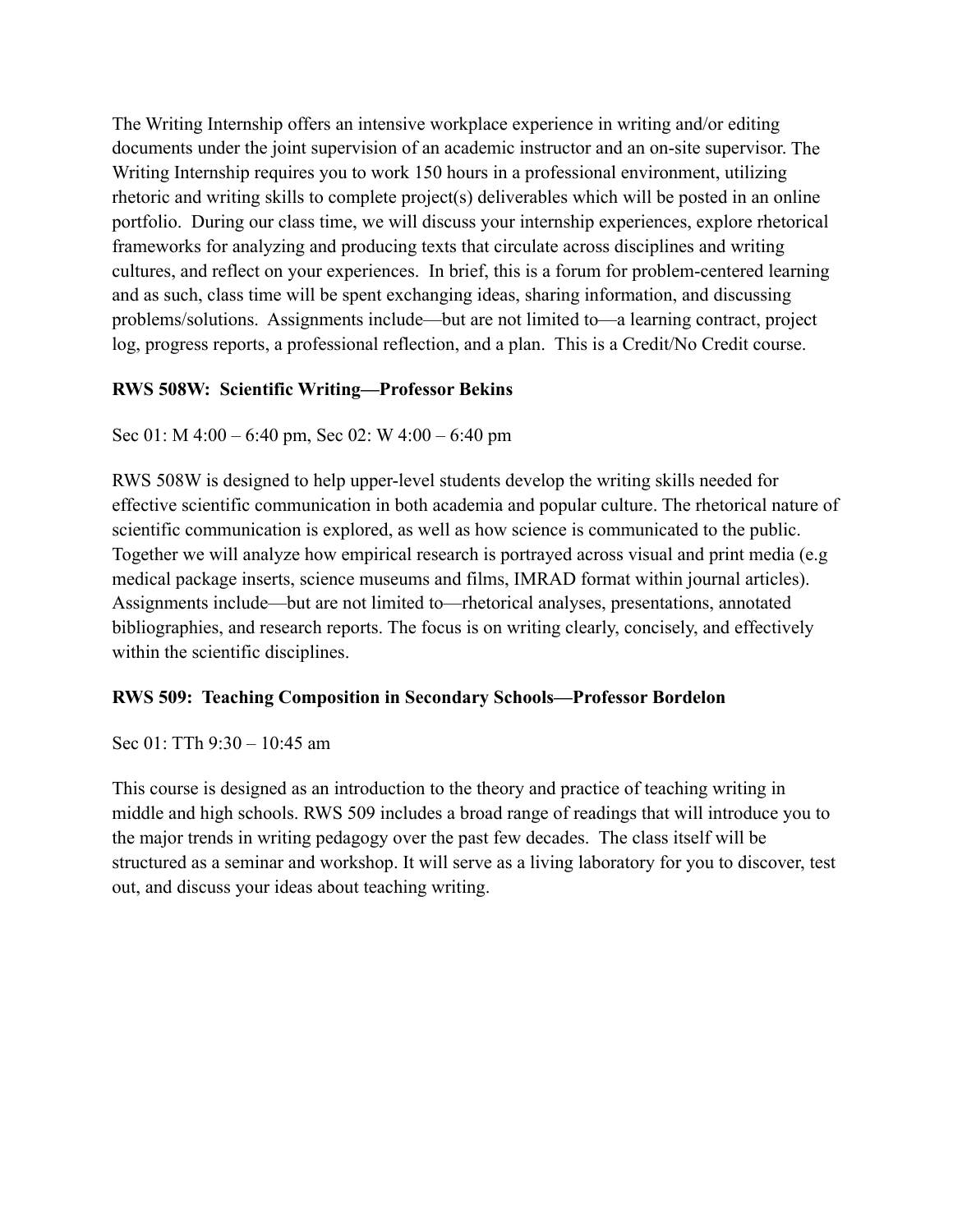#### **RWS 512: Writing Center Practice, Research, and Theory—Professor Valentine**

Sec 01: MW 2:00 – 3:15 pm

This course explores the theory, research, and practice of coaching writing in various settings, particularly writing centers. In addition, it prepares students to consult with individuals and small groups on writing projects and to research such work. We will discuss key theories about writing and literacy and work to understand how those theories inform the practice of coaching individuals on writing projects. We will also conduct research on literacy practices and writing theories related to the coaching of writing and consider how such research can inform that practice.

#### **RWS 600: Reading Rhetorically—Professor Bordelon**

Sec: 01 W 4:00 – 6:40 pm

 strategies and lenses for reading and writing rhetorically. The class also will explore key contemporary discussions. Through these conversations, students will be introduced to rhetoric The course is designed to introduce students to our graduate program and to the broader field of Rhetoric and Composition. Mini-lectures, small group work, professor and student-led discussions, and in-class activities on different rhetorical concepts will provide students with concepts/terms in the field of rhetoric and the ways they have been redefined/reframed in and learn rhetorical approaches for interpreting and composing texts.

#### **RWS 601A: History of Rhetoric I—Professor McClish**

Sec  $01: T_3:30 -$ 

This course aims to establish a foundation in Rhetoric and Writing Studies through the study of ancient texts. The goal for students is to familiarize themselves with the antecedents of our contemporary discipline, particularly the theories and vocabularies that continue to shape the field of Rhetoric and Writing Studies today. In addition to covering well-known Greek and Roman authors such as Gorgias, Isocrates, Plato, Aristotle, Cicero, Quintilian, and Augustine, the course seeks to complicate and enrich the Western European tradition with the work of writers from the Middle East, Southeast Asia, the Byzantine Empire, and the Americas. The course is primarily discussion based, and most of the graded work is written, with a combination of low- and higher-stakes assessments. Final projects will enable students to explore potential links between ancient and contemporary theory and practice.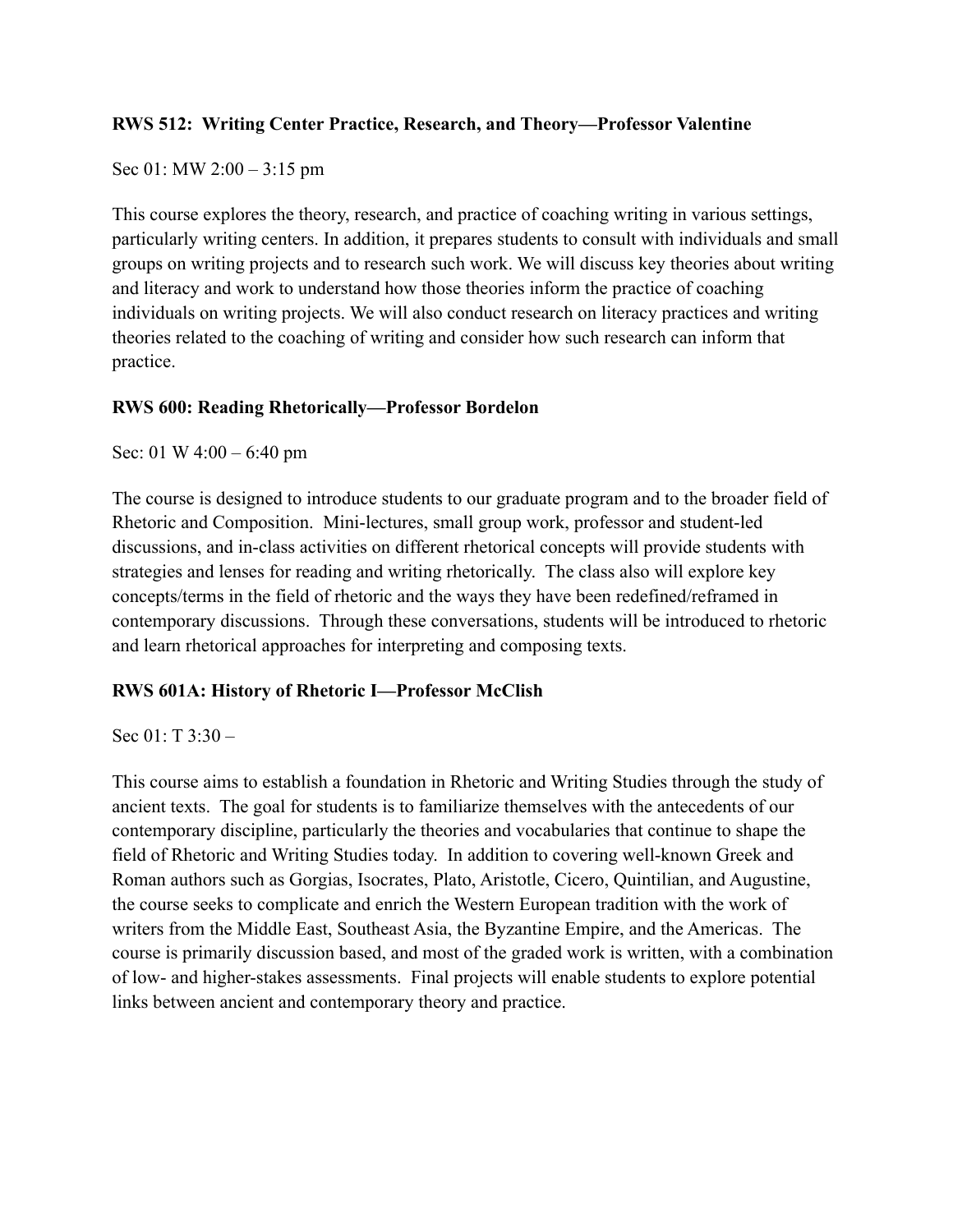#### **RWS 609: Theory and Practice of Teaching Composition—Professor Boyd**

#### Sec 01: Th 7:00 – 9:40 pm

This course serves as an introduction to the teaching of writing in the contemporary university. The focus is both on pedagogical theory and on the application of that theory to the concrete situations faced by all writing teachers. The goal of the course is to familiarize students with the "best practices" of the discipline and to help them reflect upon how they might, in their own future classrooms, negotiate such pedagogical challenges as teaching academic argument, responding effectively to student writing, and working with a linguistically and culturally diverse student population. To this end, much of the class is devoted to such matters as working with examples of "real" student writing, creating essay prompts, and developing class plans and syllabi. Because this class is intended primarily (though not exclusively) for students who are considering starting their teaching careers while graduate students here at SDSU, the course also focuses on questions such as the negotiation of power in the classroom, the complex transition from being a student to being a student/teacher, and the effort to orient the writing classroom toward equity and justice. RWS 609 is a prerequisite for employment as a Graduate Teaching Assistant in the RWS department's lower-division writing program.

### **RWS 611: Literacy, Technology, and Rhetoric—Professor Werry**

Sec 01: M 5:00 – 7:40 pm

RWS 611 examines how digital media are used to persuade, participate, build community, tell stories, coordinate action, and intervene in political struggles. It considers what it means to be literate in the age of Facebook, TikTok, and Twitter, and how we can think critically about the political, cultural, and cognitive consequences of the digital shift. The course will examine topics such as the following:

- The rhetorical characteristics of fake news, disinformation, and digital propaganda
- The design, dynamics, and rhetoric of online communities
- The discursive power of memes in popular culture
- The politics of platforms and algorithms
- How teach critical digital literacy should be defined and taught
- How identities are fashioned and negotiated online
- How to imagine alternative digital platforms, communities, and futures